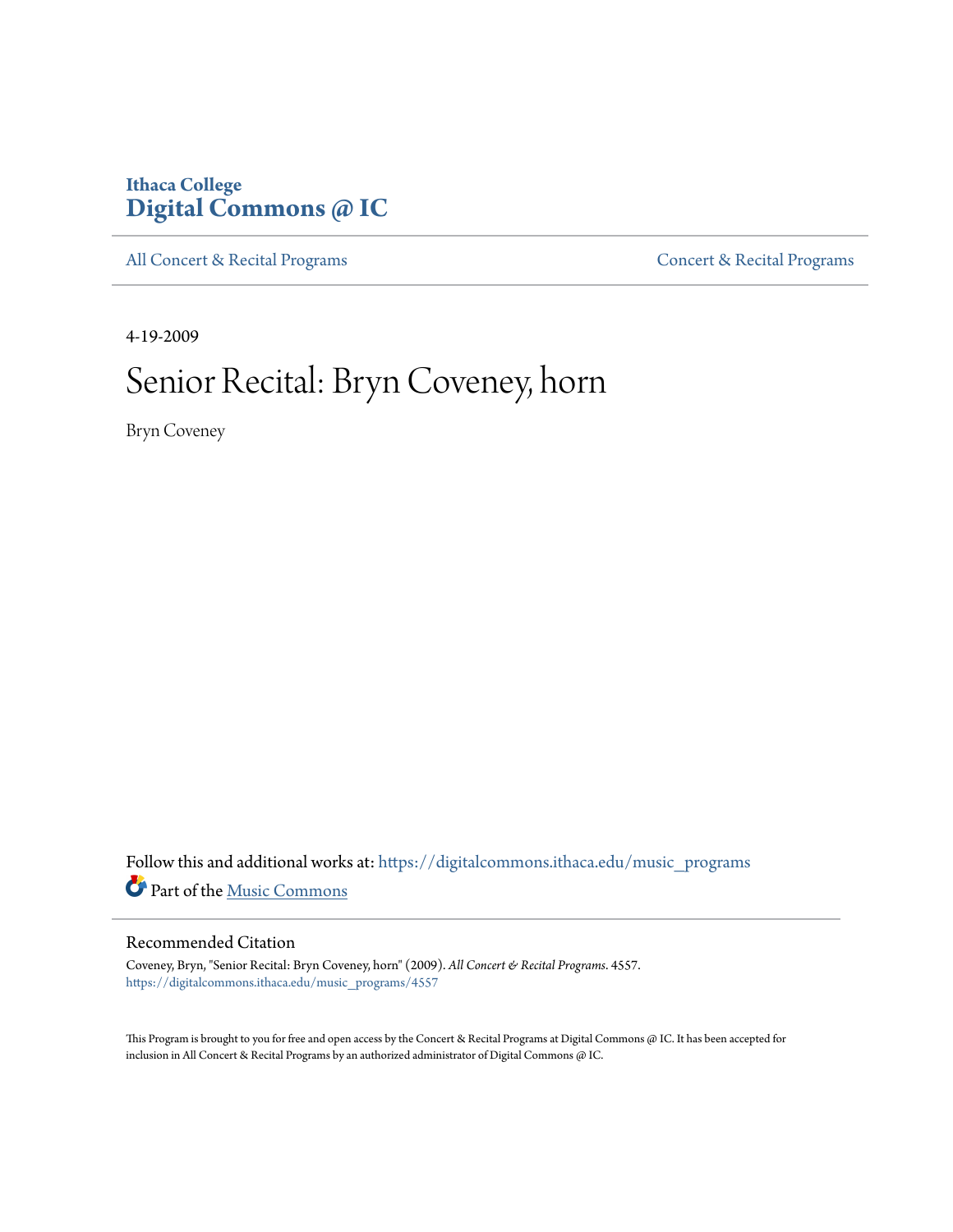# ITHACA COLLEGE SCHOOL OF MUSIC

·~. - I '

### SENIOR RECITAL

Bryn Coveney, horn Kathy Hansen, piano

Assisted by: Tyler Ogilvie, horn Lori Roy, horn Rose Valby, horn

Ford Hall Saturday, April 19, 2009 9:00 p.m.